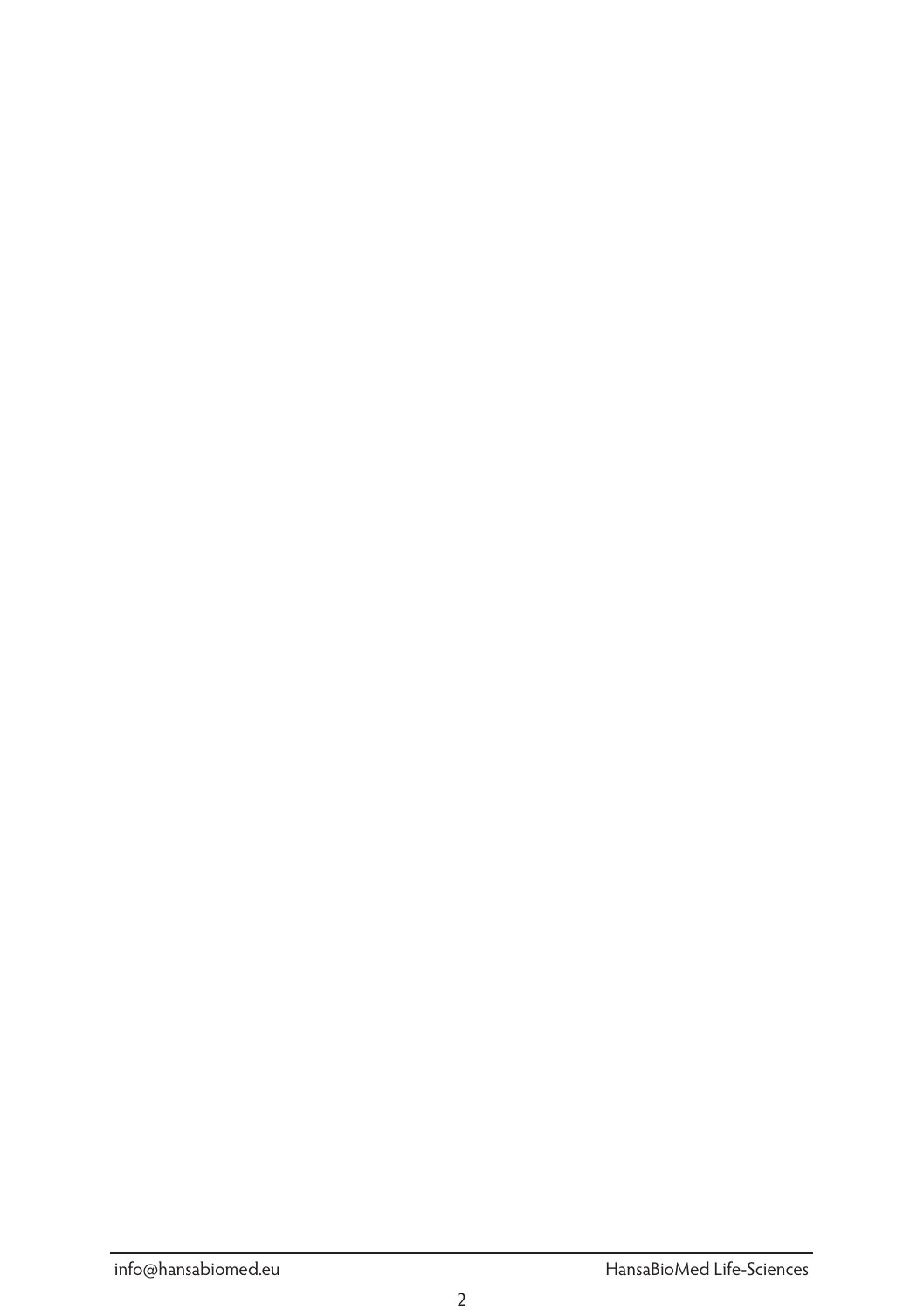# **TABLE OF CONTENTS**

| Product description                 |    |
|-------------------------------------|----|
| Product content                     |    |
| Storage information                 |    |
| ExoTEST™ Ready to Use Kit procedure |    |
| Data analysis                       | 10 |
| Sensitivity                         | 10 |
| Reproducibility                     | 11 |
| Troubleshooting                     | 12 |
|                                     |    |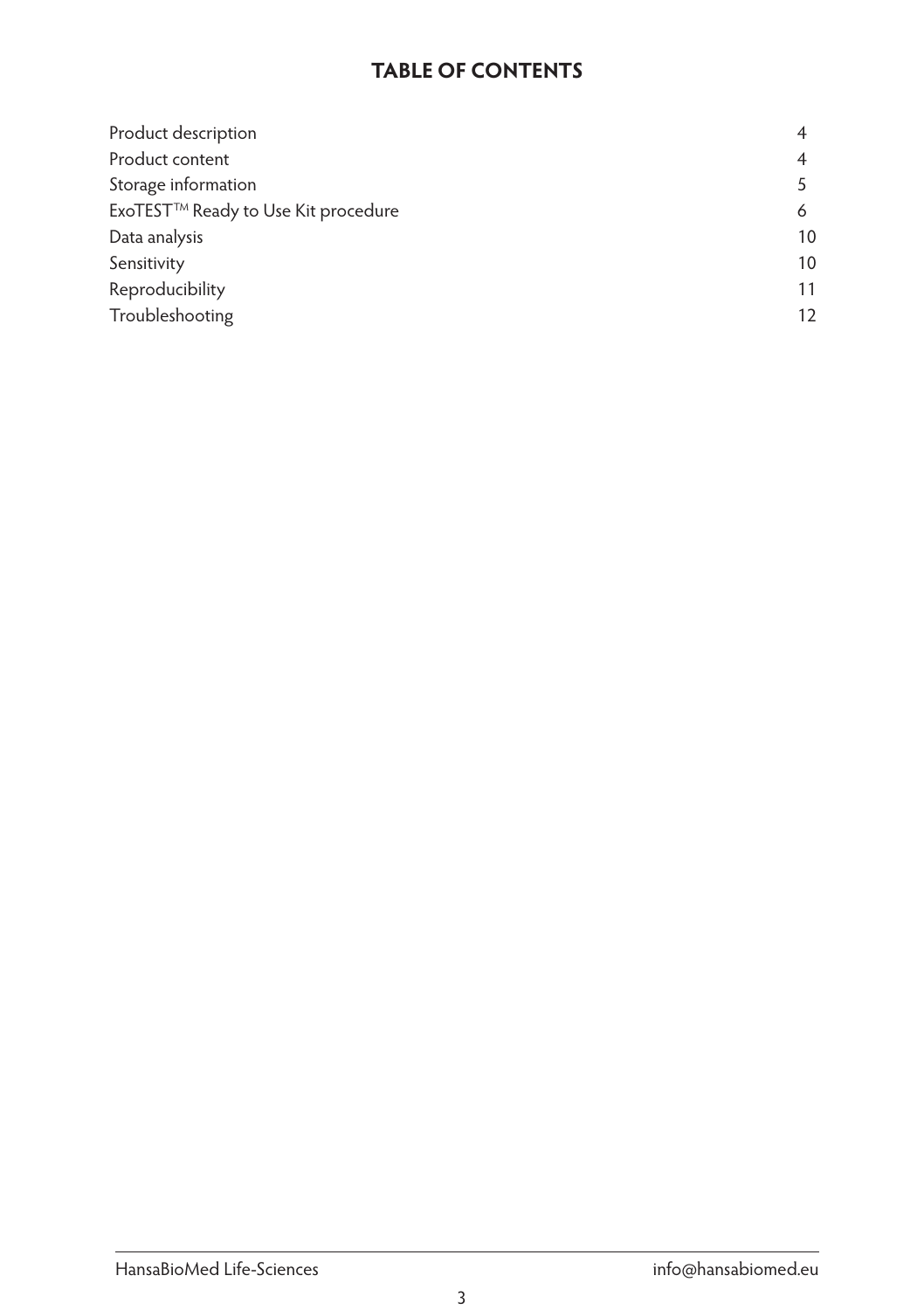# **PRODUCT DESCRIPTION**

#### $\overline{a}$ **Product overview**

ExoTESTTMis a patented double sandwich ELISA assay for quantitative and qualitative analysis of exosomes. In particular ExoTEST™ is a successful platform for exosomes quantification and characterization from small amount of human biological fluids or cell media and it may be exploited to identify exosomes released by cancer cells in the plasma and urine of tumor patients in various disease conditions.

ExoTEST™ consists in ELISA plates pre-coated with proprietary pan-exosome antibodies enabling specific capture of exosomes from different biological samples, including cell culture supernatants and human biological fluids. Quantification and characterization of exosomal proteins is subsequently performed using appropriate detection antibodies against exosome associated antigens that can be for either generic or cell/tissue-specific exosomes. Lyophilized Exosome Standards, charcterized for protein content and particle number (NTA) allow the quantification of unknown sample by a standard calibration curve.

#### **About Exosomes**

 $\overline{a}$ 

Exosomes are small endosome derived lipid nanoparticles (50-120 nm) actively secreted by exocytosis by most living cells. Exosome release occurs either constitutively or upon induction, under both normal and pathological conditions, in a dynamic, regulated and functionally relevant manner. Both amount and molecular composition of released exosomes depend on the state of a parent cell.

Exosomes have pleiotropic physiological and pathological functions and an emerging role in diverse pathological conditions such as cancer, infectious and neurodegenerative diseases.

## **PRODUCT CONTENT**

#### **Reagents provide in each kit:**

| <b>Description</b>                         | Component                                                                                                                 |                                    | <b>Amount</b>                               |
|--------------------------------------------|---------------------------------------------------------------------------------------------------------------------------|------------------------------------|---------------------------------------------|
| Sample buffer 1X                           | Buffer for antibody dilution and incubation                                                                               |                                    | 2 bottles<br>(2 X 10 m)                     |
| Washing buffer 25X                         | Buffer for washing plate                                                                                                  |                                    | 2 bottles<br>(2 X 15 ml)                    |
|                                            | Colorimetric kit                                                                                                          | Substrate solution + Stop solution | 2 bottles<br>$(2 \times 10 \text{ ml})$     |
| Detection solutions                        | Luminometric Kit                                                                                                          | Substrate solutions A and B        | 2 bottles<br>$(2 \times 10 \text{ ml})$     |
| Immunoplate                                | Immunoplate standard multiwell plates 96-well format where assays<br>can be conducted as singletons and/or multiple wells |                                    | 1 plate                                     |
| Exosome Standards for assay<br>calibration | Lyophilized Exosome Standards in according with kit purchased                                                             |                                    | 2 vials $(2 \times 100 \,\mu g)$            |
| Primary Antibody                           | Monoclonal Anti-Human CD9 (unconjugated or biotin conjugated)                                                             |                                    | 1 vial $(20 \mu l)$                         |
| HRP conjugated                             | HRP-conjugated secondary antibody (5 $\mu$ l) or streptavidin (2 $\mu$ l)                                                 |                                    | 1 vial $(5 \mu l)$ or<br>1 vial $(2 \mu l)$ |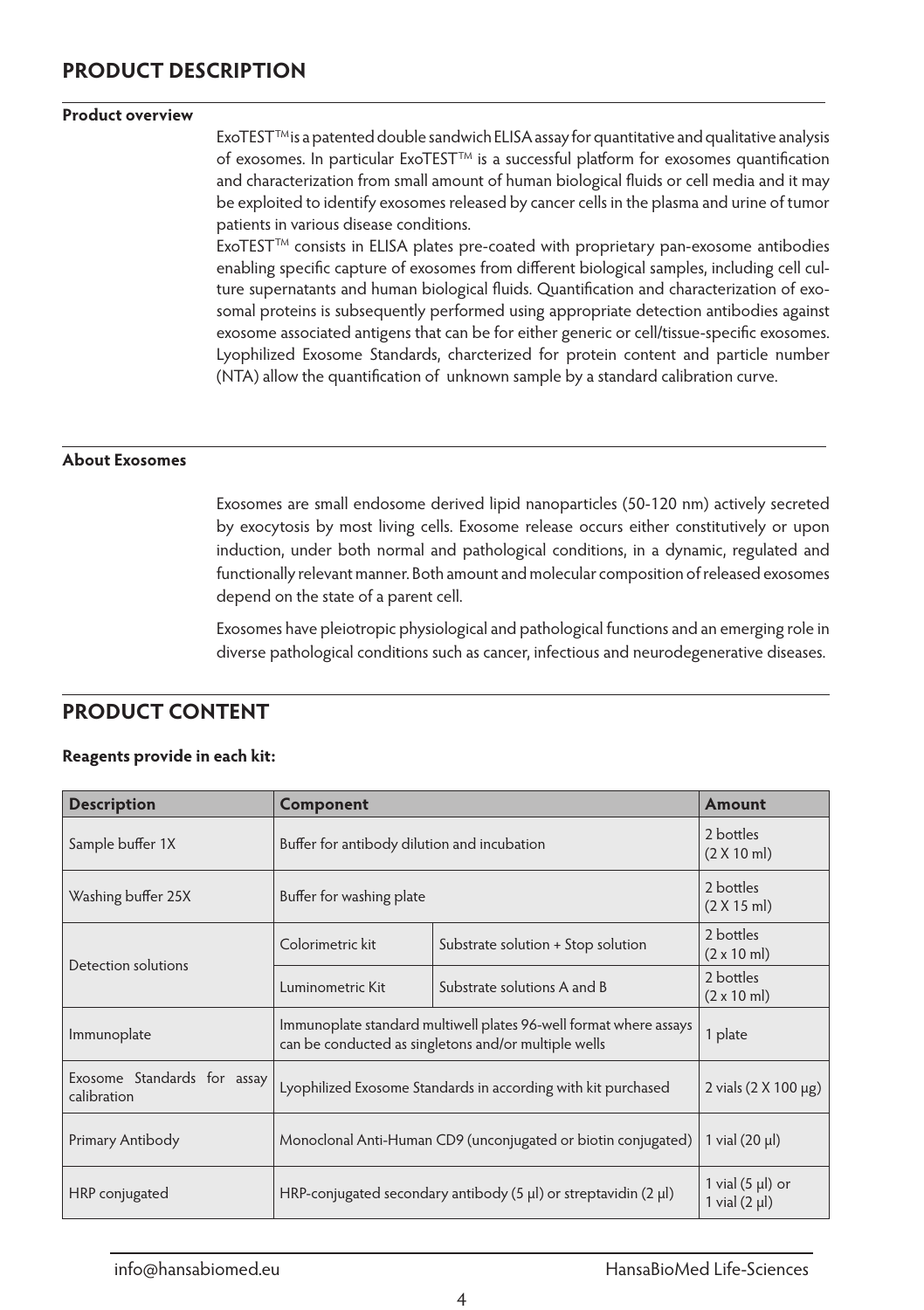#### **Other material required**

- • Single-use and/or pipettes with disposable tips 2-100 μl
- Polypropylene tubes
- Pipettes 1 ml and 5 ml for reagent preparation
- Deionized water
- $PRS$
- • Plate shaker
- Humidified chamber or incubator at 37 °C
- Disposable pipetting reservoirs
- Microplate reader
- ELISA sealing film or parafilm

# **STORAGE INFORMATION**

 $\overline{a}$ 

All reagents provided within the ExoTEST™ Ready To Use Kits can be stored at +4°C for up to 24 months, if unopened.

#### DO NOT FREEZE!

| Open and reconstituted components                                                         |                                                                                                                                                                                                                                                              |  |
|-------------------------------------------------------------------------------------------|--------------------------------------------------------------------------------------------------------------------------------------------------------------------------------------------------------------------------------------------------------------|--|
| <b>ELISA</b> stripes                                                                      | Unused stripes should be placed back in the foil pouch with the<br>included desiccant pack, resealed and stored at +4°C for up to six<br>months.                                                                                                             |  |
| Exosome standards                                                                         | The remaining reconstituted standard stock solution should be<br>aliquoted into polypropylene vials (preferably low binding) and<br>stored at -20°C for up to one month or at -80°C for up to six months.<br>Strictly avoid repeated freeze-and-thaw cycles. |  |
| Primary detection antibody                                                                |                                                                                                                                                                                                                                                              |  |
| Sample buffer 1X                                                                          |                                                                                                                                                                                                                                                              |  |
| Washing buffer 25X                                                                        | Store opened and diluted reagents at $+4^{\circ}$ C up to 24 months if<br>unopened.                                                                                                                                                                          |  |
| HRP conjugated                                                                            | After opening, use within one month.                                                                                                                                                                                                                         |  |
| Substrate for chromogenic or luminometric<br>detection in buffered solution, ready to use |                                                                                                                                                                                                                                                              |  |
| Stop solution (only in colorimetric kit)                                                  |                                                                                                                                                                                                                                                              |  |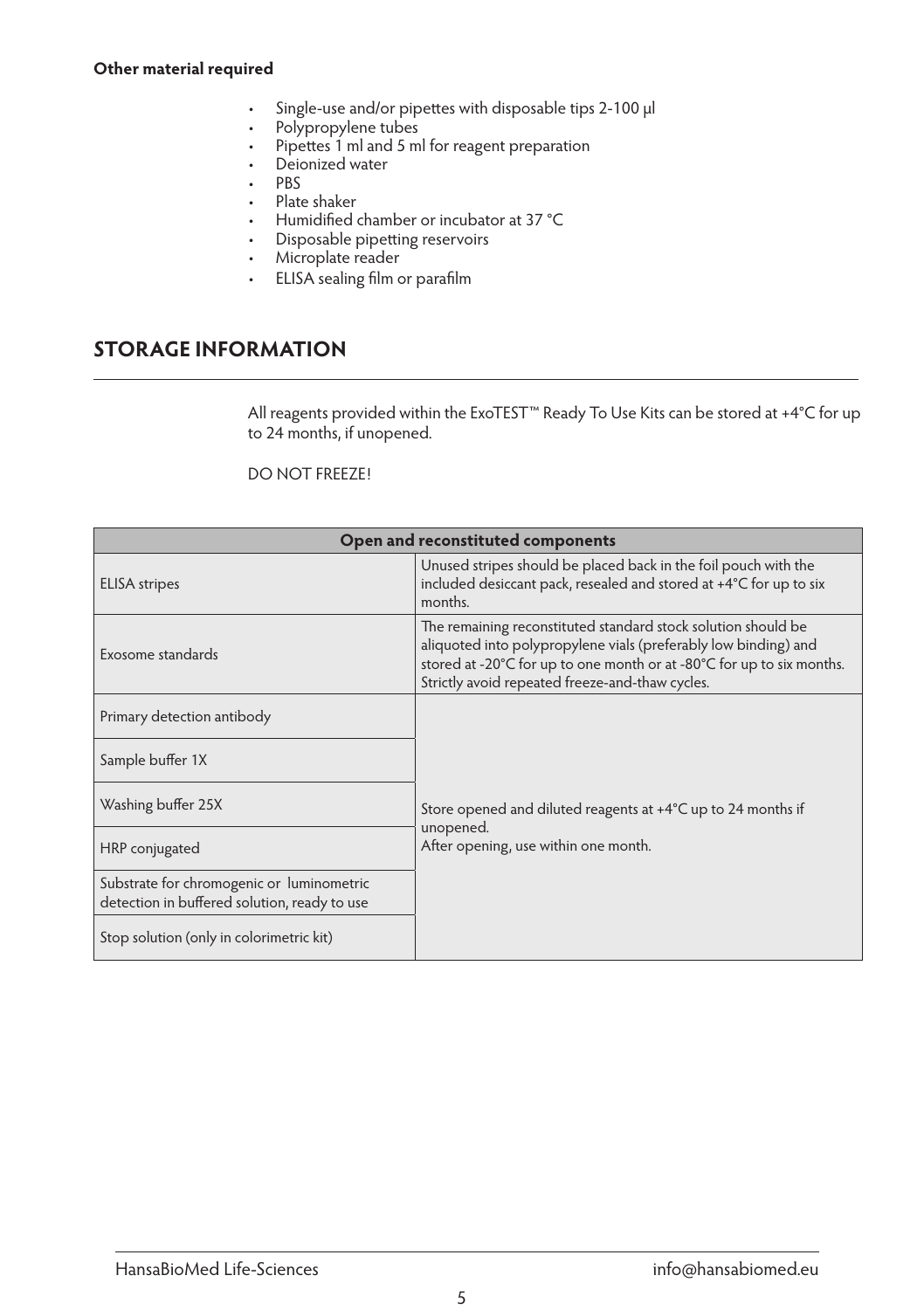#### **Overview**

 $\overline{a}$ 

ExoTEST™ Ready to Use Kit has been designed to capture exosomes onto ELISA plate and quantify them by colorimetric, luminometric or fluorimetric detection from any biological sample.



#### **WARNING! Do not use with plasma heparin samples!**

#### **STEP A: Sample preparation**

#### **1- Human plasma and serum**

Prepare samples by 3 centrifugation steps to eliminate red blood cells and cellular debris. After each step, transfer the supernatant to a new tube and discard the pellet.

- 10' at 300 g at  $4^{\circ}$ C (save supernatant; discard pellet).
- 20' at 1200 g at  $4^{\circ}$ C (save supernatant; discard pellet).
- 30' at 10 000 g at  $4^{\circ}$ C (save supernatant; discard pellet).
- Human plasma can be diluted 1/1 in PBS 1X prior to load onto ELISA plates. Human serum has to be used without dilution.

#### **2- Cell culture medium**

Prepare cell supernatants by 3 centrifugation steps:

- 10' at 300  $g$  at 4°C (save supernatant; discard pellet).
- 20' at 1600 g at  $4^{\circ}$ C (save supernatant; discard pellet).
- 30' at 10000 g at 4°C (save supernatant; discard pellet).
- Concentrate cell supernatant 10-20 fold in spin concentrator\*.

#### **3- Human urine**

- Centrifuge at 16 000 g for 20' at room temperature.
- Filter by using 0.45 μm filter.
- Concentrate urine samples by spin concentrator 15-20 times\*.

*\*The quantity of exosomes could vary between samples. Concentration factors are given for information purposes only, a larger starting amount of sample should be used if the signal is weak.*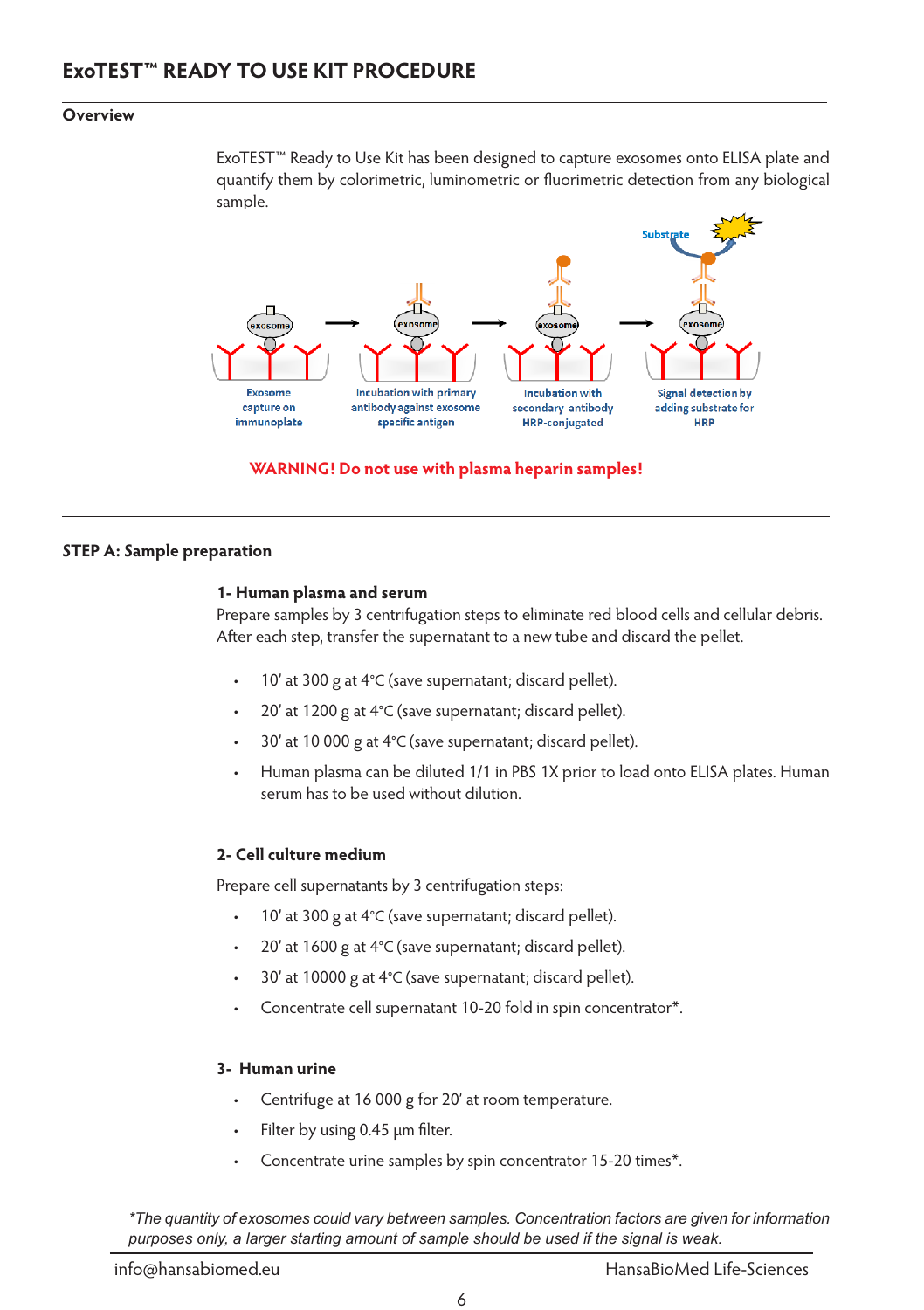#### **STEP B: Exosome Standard reconstitution and calibration curve**

#### **Reconstituted Exosome Standard for calibration curve**

- Reconstitute lyophilized exosome standard by adding 100 μl of deionized water in each vial.
- Pipette the solution up and down 10-15 times, avoiding bubbles.
- Vortex the reconstituted standard for 60 seconds. Briefly centrifuge the tubes to spin down the drops and ensure that the solution is collected at the bottom of the tube.
- Pipette the solution up and down 10 times, again avoiding bubbles.
- Briefly centrifuge again.
- Add 100 μl of PBS 1X to reach a final volume of 200 μl per vial.

#### **Calibration curve:**

- Add 200 μl of reconstituted exosome solution to wells A1 and A2 (2 wells only).
- Add 100 μl of 1x PBS to wells B1 to H2 (14 wells).
- Serial dilution (stop at G1 and G2).
- Transfer 100 μl of A1 into B1 and mix.
- Transfer 100 μl of  $B1$  into  $C1$  and mix.
- Transfer 100 μl of C1 into D1 and mix.
- Transfer 100 μl of D1 into E1 and mix.
- Transfer 100 μl of E1 into F1 and mix.
- Transfer 100 μl of F1 into G1 and mix.
- Discard 100 μl from G1 to result in a final volume of 100 μl.
- NOTE: Leave H1 (and H2) as 1x PBS for negative controls.
- Repeat serial dilution for A2 to G2.



#### **Illustration of the two-fold serial dilutions required for calibration curve**

Add 100 μl of PBS 1X to reconstituted exosome standard to obtain a volume of 200 μl, then transfer in the first well of ELISA strip. Add 100 μl of PBS 1X in the other wells of the strip used for standard curve and prepare exosome dilutions as indicated in figure.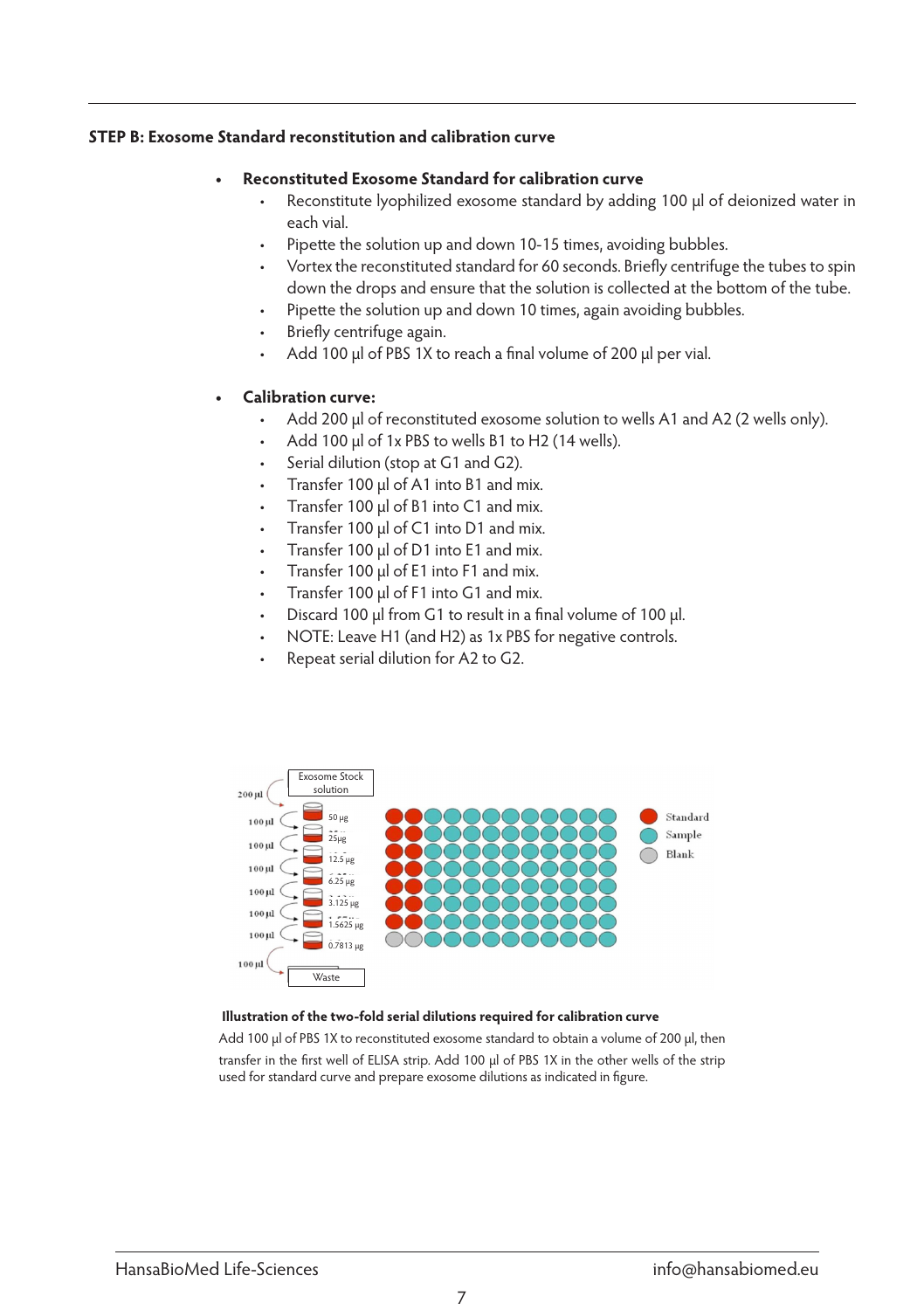### **3. Sample loading**

- Add 100 μl of prepared samples to wells A3 to H12 (add PBS 1X if the volume is minor than 100 μl).
- Seal the plate with parafilm and incubate at room temperature while shaking for 30' (2-3 rotations per second).

#### **4. Sample incubation for exosome binding**

- **• For human plasma and serum**
- Transfer the plate to  $+4^{\circ}$ C and incubate overnight (12h-20h).
- **• For human urine and cell culture medium**
- Transfer the plate to  $+37^{\circ}$ C and incubate overnight (12h-20h) in humid chamber.

#### **STEP C: Wash the plate**

 $\overline{a}$ 

**NOTE:** Make sure to never touch the bottom or sides of the wells or you will scrape off your samples/standards. As a reminder "No Touch" is placed on that line.

- Prepare 1X Washing Buffer by adding 30 ml of 25X to 720 ml of deionized water for a final volume of 750 ml.
- Add 200 μl/well of Washing Buffer and discard plate contents by pouring out. No Touch.
- • Wash 3 times with 300 μl/well of Washing Buffer. After each addition, pour off wash. No Touch.

#### **STEP D: Antibody binding**

- Prepare primary antibody solution. Dilute detection antibody 1/500 in Sample Buffer 1X by mixing 20 μl of antibody with 10 ml of Sample buffer.
- • Add 100 μl of diluted antibody solution to each well.

#### **For human plasma and serum:**

Seal the plate with parafilm and incubate at room temperature while shaking for 15' (2-3) rotations per second). Then incubate for 2 hours at 4° C.

#### **For human urine and cell culture medium:**

- Seal the plate with parafilm and incubate at room temperature while shaking for 15' (2-3 rotations per second). Then incubate for 2 hours at 37°C in humid chamber.
- Wash the plate (follow STEP C: Wash the plate).
- HPR-Conjugated (anti-Mouse-HRP or Streptavidin-HRP) must be diluted in Sample Buffer 1X as indicated below.

**Anti-Mouse-HRP**: Dilute 1/2000 by mixing 5 μl of anti-Mouse-HRP to 10 ml of Sample Buffer 1X.

**Streptavidin-HRP**: Dilute 1/5000 by mixing 2 ul of Streptavidin-HRP to 10 ml of Sample Buffer 1X.

Add 100 μl of diluted HRP-conjugated to each well.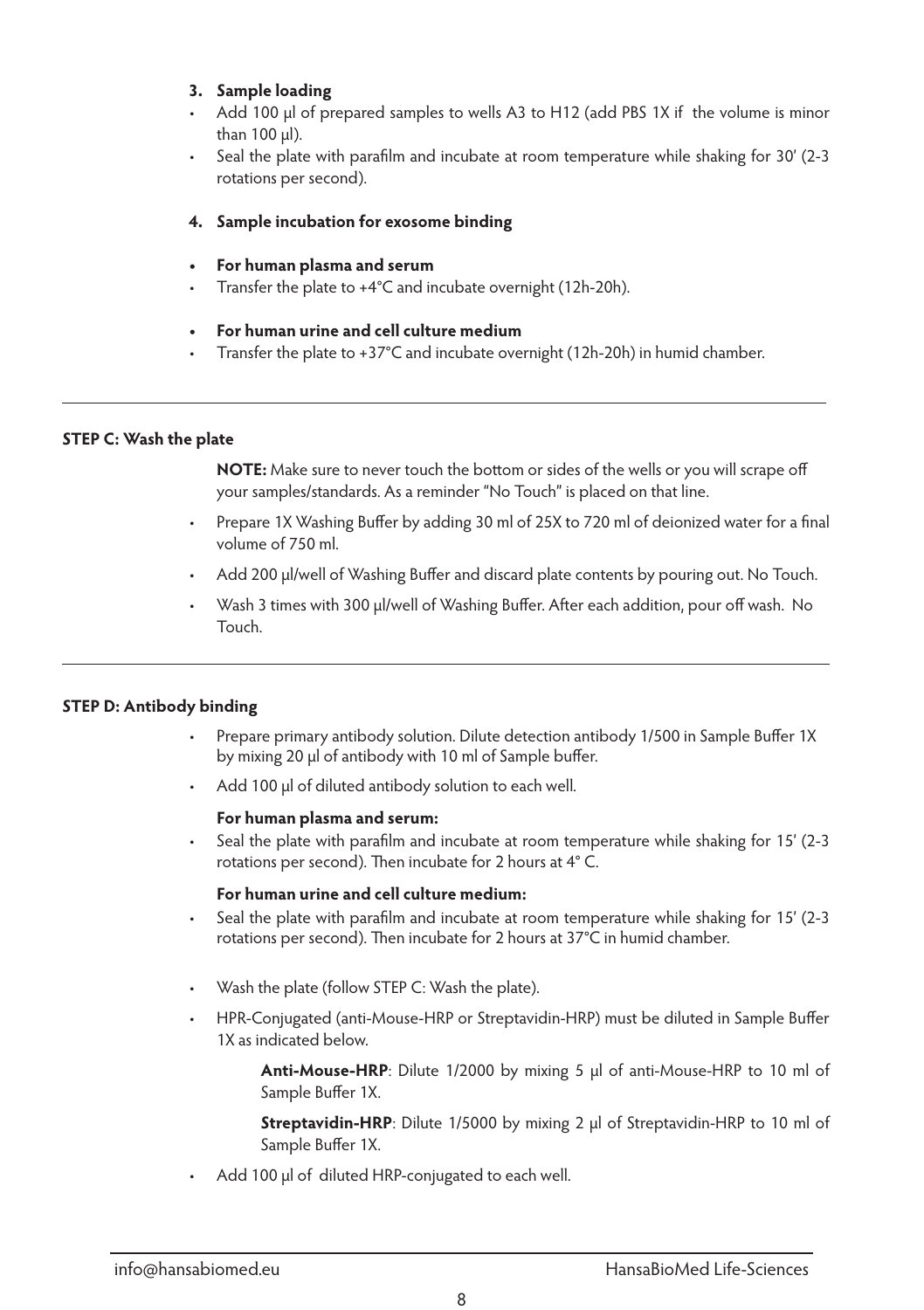#### **For human plasma and serum:**

Seal the plate with parafilm and incubate at room temperature while shaking for 15' (2-3 rotations per second). Then incubate for 1 hours at 4° C.

#### **For human urine and cell culture medium:**

- Seal the plate with parafilm and incubate at room temperature while shaking for 15' (2-3) rotations per second). Then incubate for 1 hours at 37°C in humid chamber.
- Wash the plate (follow STEP C: Wash the plate).

#### **STEP E: Signal Detection**

#### **Detection for colorimetric reading**

- Add 100 μl of Substrate Chromogenic Solution to each well and incubate uncovered at room temperature in the dark for 5-10'. Monitor until a blue color is visible.
- Stop the reaction by adding 100 μl of Stop Solution to each well. The color will change from blue to yellow.
- Read the absorbance at 450 nm within 10 minutes. If possible, the absorbance should also be read at 570 nm and the measurement should be subtracted from the measurement at absorbance 450 nm.

#### **Detection for luminometric reading**

- Mix 5 ml of luminometric Solution A with 5 ml of luminometric Solution B.
- Add 100 μl of Substrate Solution A+B per well.
- Read immediately in a luminometer at 425 nm.

#### **NOTE:**

- Be careful not to immerse metallic components of a pipette into substrate solution.
- • Avoid making bubbles and, if formed, remove them gently with a pipette tip. Intensity of color is proportional to the exosome concentration only within a certain dynamic range.
- Many plate readers do not deliver accurate results when the OD is above 3.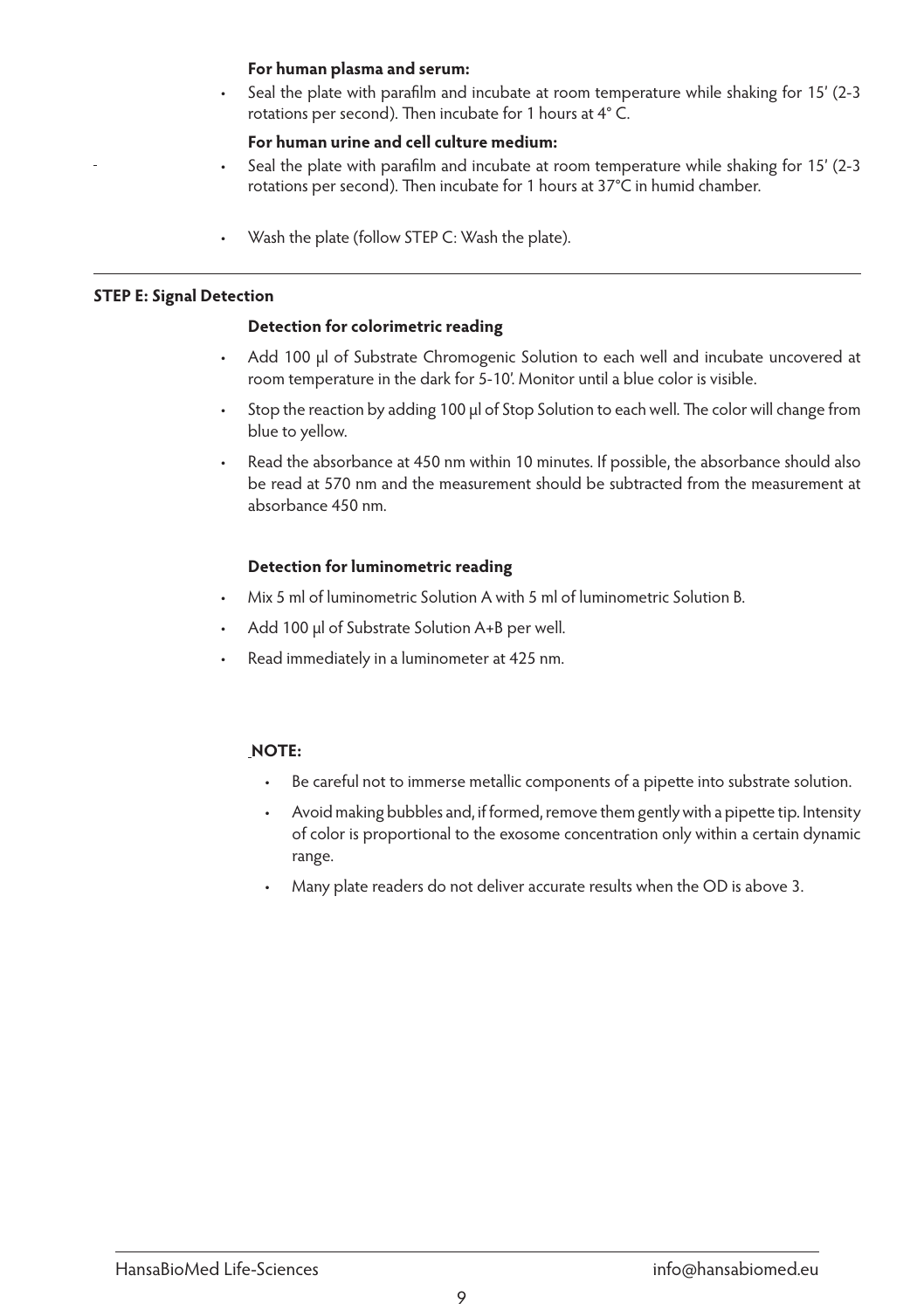$\overline{a}$ 

Exosome standards are provided as assay calibrators and also as positive control. And it is important to note that the origin of purified standard exosomes may change the proportion of common exosomal proteins such as CD9 or CD63.

The amount of proteins on their membrane might differ slightly from the amount on the sample exosomes. The standard curve is used to determine the amount of exosomes in an unknown sample. The curve is obtained by plotting the average readings for different standard concentrations against the corresponding amounts of exosomes.

Calculate the mean absorbance for each set of duplicate standards, controls and samples. The values of the negative controls (blanks) must be subtracted from all OD and RLU.

The regression curve coefficient should be above 0.95. The estimated sample concentration is reliable if within the linear range of the curve, otherwise the samples must be diluted and the test repeated. For diluted samples multiply the concentrations with the appropriate dilution factor.



1: Example of standard curves: CD9 Titration of HBM-COLO1 (1) and plasma (HBM-PEP) (2) Exosome Standards.This standard curve is for demonstration only. For quantification purposes a standard curve must be obtained with every assay.

# **SENSITIVITY**

 $\overline{a}$ 

The sensitivity of the ExoTEST™ was compared to Western blot. The data reported in figure 2 and 3 demonstrate that the sensitivity of the ExoTEST™ is higher than that of Western blotting. Figure 3 shows that 10 μg of lyophilized exosomes are equivalent to 0.1 ng of recombinant exosomal protein. Since the standard curve's lower concentration is 0.39 μg of lyophilized exosomes (fig. 2), the sensitivity of our test is around 39 pg of protein equivalent.





2. CD9 titration of plasma healthy donor exosome standards (HBM-PEP100) .

3. CD9 exosome marker detection by Western Blotting on lyophilized exosomes from human plasma (HBM-PEP100) and recombinant CD9 protein.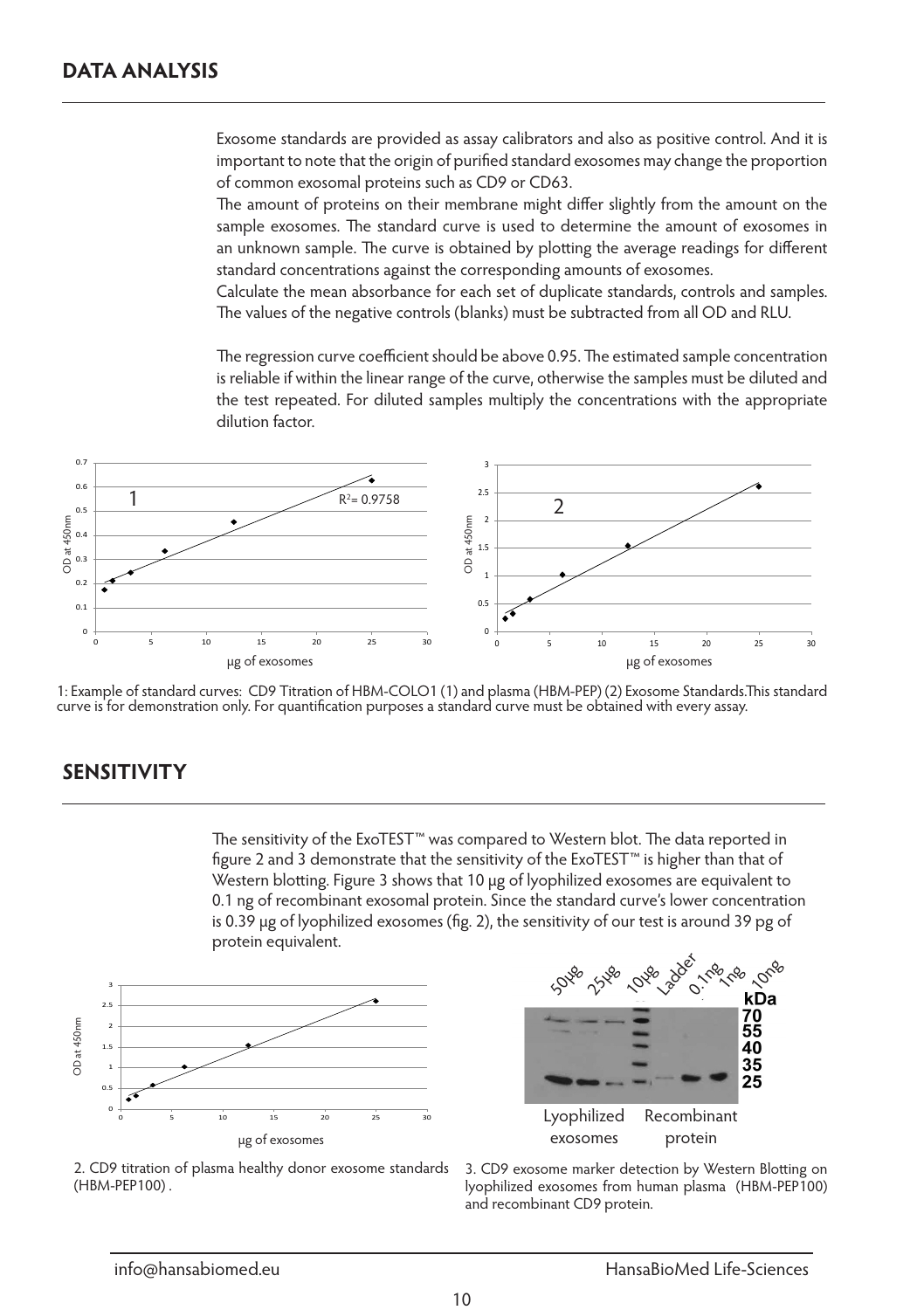$\overline{a}$ 

 $\overline{a}$ 

Intra assay (within run) CV (%) < 10 Inter assay (interplate run) CV (%) < 13

Coefficient of variation (CV) is expressed as a percentage of variance to the mean calculated for intra assay reproducibility evaluation by assessing at least 4 replicates of 3 different standard preparations containing different exosome concentrations. Subsequently, assayto-assay reproducibility was assessed by comparing mean absorbances for the same samples on independent plates tested by different operators.

#### **ExoTESTTM is a sensitive method for exosome quantification in human biofluids**

We report an example of exosome quantification performed in 5 unknown plasma samples from healthy donors using the ExoTEST™ Ready to use kit for Overall Exosome quantification from human plasma (HBM-RTK-POF/TP). Following Lyophilized Standards and unknown samples binding onto the ELISA plate, test is run in according to the kit protocol and exosome detection is performed with anti-CD9 antibody (HBM).





4. Standard curve obtained with Lyophilized Exosome Standards from human plasma healthy donors (HBM-PEP100) with anti-CD9 antibody.

5. CD9 titration of exosomes in 5 different whole plasma from healthy donor samples.

Exosome quantification is finally performed calculating the quantity of exosomes (expressed in μg) into the 5 unknown samples through the equation of the standard curve (Fig 4). The particles number contained in 100 μl of plasma is calculated from quantity of exosomes (expressed in μg) in according to the particles concentration (number of particles/ml) indicated in the label of the Lyophilized Exosome Standards (HBM-PEP100, NTA: 3x10^11 particles/ml)

| Plasma sample | O.D. 450 nm | Exosome µg | Particle number in 100 µl of plasma |
|---------------|-------------|------------|-------------------------------------|
| #1            | 0.5673      | 12.869     | 3,86x10^9                           |
| #2            | 0.6194      | 14,205     | 4,26x10^9                           |
| #3            | 0.4425      | 9.6692     | 2,90x10^9                           |
| #4            | 0.3100      | 6,2717     | 1,88x10^9                           |
| #5            | 0.7853      | 18,458     | 5,54x10^9                           |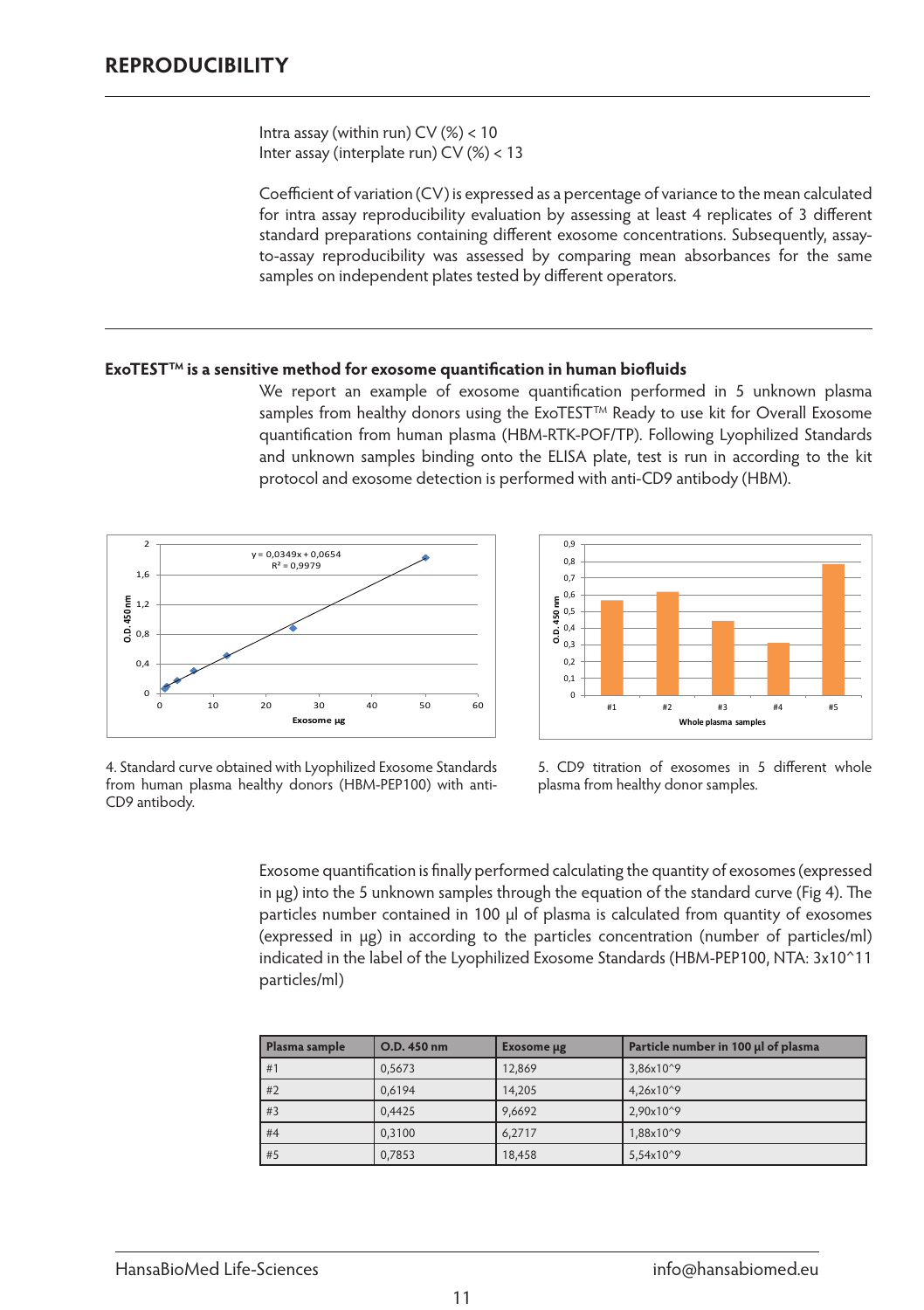# **TROUBLESHOOTING**

 $\overline{a}$ 

| <b>Problem/Possible Cause</b>                                                      | <b>Suggested Solution</b>                                                                                                                                                                                                                                                                            |  |
|------------------------------------------------------------------------------------|------------------------------------------------------------------------------------------------------------------------------------------------------------------------------------------------------------------------------------------------------------------------------------------------------|--|
|                                                                                    | High background across entire plate                                                                                                                                                                                                                                                                  |  |
| Substrate incubation carried<br>out in the light                                   | Substrate incubation should be carried out in the dark.                                                                                                                                                                                                                                              |  |
| Incubation temperature too<br>high                                                 | Antibodies have optimum binding activity at the correct temperature.<br>Ensure that the incubations are carried out at the correct temperature and<br>that incubators are set at the correct temperature and working. Incubation<br>temperature may require some optimization.                       |  |
| Secondary<br>antibody<br>concentrate<br>or<br>too<br>long<br>incubation            | too Check dilution of secondary antibody, use it at the recommended dilution. Stop<br>the reaction using stop buffer as soon as the plate has developed enough for<br>absorbance readings.                                                                                                           |  |
| solution is not fresh                                                              | Substrate solution or stop Use fresh substrate solution. Stop solution should be clear (if it has gone yellow,<br>this is a sign of contamination and it should be replaced).                                                                                                                        |  |
| Contaminants from<br>laboratory glassware                                          | Ensure reagents are fresh and prepared in clean glassware.                                                                                                                                                                                                                                           |  |
| Positive signal in negative control                                                |                                                                                                                                                                                                                                                                                                      |  |
| Contamination of reagents/<br>samples                                              | May be contamination of reagents or samples, avoid cross contamination<br>between different wells.<br>Use fresh reagents and pipette carefully.                                                                                                                                                      |  |
| Insufficient washing of plates                                                     | Ensure wells are washed adequately. Soak the wells with wash buffer and tap<br>plate on absorbent paper after every wash.                                                                                                                                                                            |  |
| Low absorbance values                                                              |                                                                                                                                                                                                                                                                                                      |  |
| Target protein not present in<br>sample / Low level of target<br>protein in sample | Check the expression profile of the target protein to ensure that it is present in<br>your samples. If the quantity of target protein is very low, increase the amount<br>of sample used, or try to concentrate. Ensure you are using a positive control<br>within the detection range of the assay. |  |
| Insufficient primary or<br>secondary antibody                                      | Check the recommended amount of antibody is being used. The concentration<br>of antibody may require increasing for optimization of results.                                                                                                                                                         |  |
| Substrate solutions not fresh<br>or incorrectly combined                           | Prepare the substrate solutions immediately before use. Ensure that the stock<br>solutions are in date and have been stored correctly, and are being used at the<br>correct concentration. Ensure the reagents are used as directed at the correct<br>concentration.                                 |  |
| Reagents not fresh or not at<br>the correct pH                                     | Ensure reagents have been prepared correctly and are in date.                                                                                                                                                                                                                                        |  |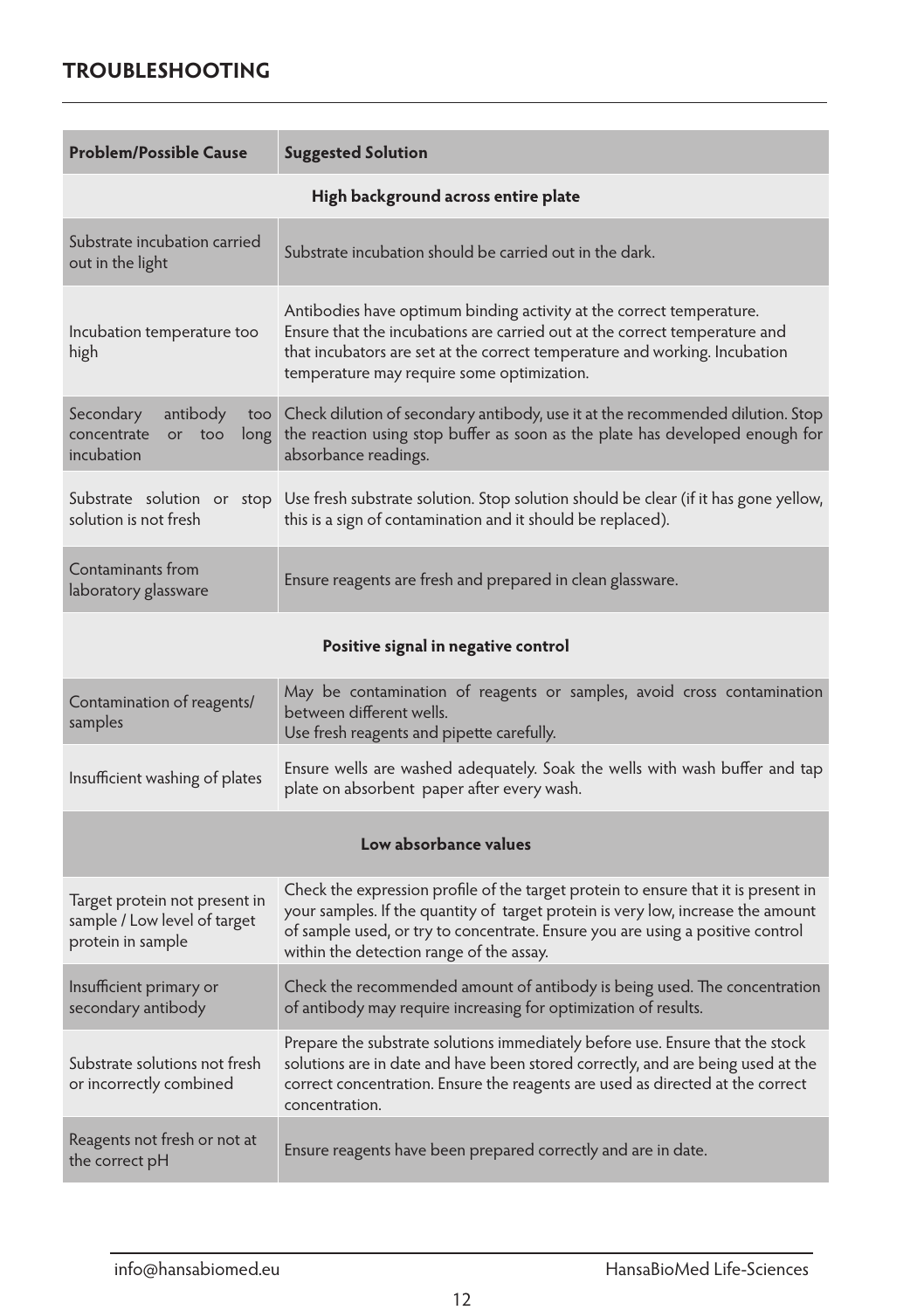# **TROUBLESHOOTING**

 $\overline{a}$ 

| <b>Problem/Possible Cause</b>                                    | <b>Suggested Solution</b>                                                                                                                                                                                                                                                                                                                                              |  |  |
|------------------------------------------------------------------|------------------------------------------------------------------------------------------------------------------------------------------------------------------------------------------------------------------------------------------------------------------------------------------------------------------------------------------------------------------------|--|--|
| Incubation time not long<br>enough                               | Ensure you are incubating the antibody for the recommended amount of time,<br>if an incubation time is suggested. The incubation time may require increasing<br>for optimization of results. Longer incubation time may be required.                                                                                                                                   |  |  |
| Incubation temperature too<br>low                                | Antibodies have optimum binding activity at the correct temperature. Ensure<br>the incubations are carried out at the correct temperature and that incubators<br>are set at the correct temperature and working. Incubation temperature may<br>require some optimization.<br>Ensure all reagents are at room temperature before proceeding.                            |  |  |
| Stop solution not added                                          | Addition of stop solution increases the intensity of colour reaction and<br>stabilizes the final colour reaction.                                                                                                                                                                                                                                                      |  |  |
|                                                                  | Inconsistent absorbances across the plate                                                                                                                                                                                                                                                                                                                              |  |  |
| Plates stacked during<br>incubations                             | Stacking of plates does not allow distribution of temperature across the wells of<br>the plates. Avoid stacking.                                                                                                                                                                                                                                                       |  |  |
| Pipetting inconsistent                                           | Ensure pipettes are working correctly and are calibrated. Ensure pipette tips are<br>pushed on far enough to create a good seal. Take particular care when diluting<br>down the plate and watch to make sure the pipette tips are all picking up and<br>releasing the correct amount of liquid.<br>This will greatly affect consistency of results between duplicates. |  |  |
| Antibody dilutions/Reagents<br>not well mixed                    | To ensure a correct dilution of samples/standards across wells, ensure all<br>reagents and samples are mixed before pipetting onto the plate.                                                                                                                                                                                                                          |  |  |
| Wells allowed to dry out                                         | Ensure that plates are well sealed with film when incubating. Place a<br>humidifying water tray (bottled clean/sterile water) on the bottom of the<br>incubator.                                                                                                                                                                                                       |  |  |
| Inadequate washing                                               | This will lead to some wells not being washed as well as others, leaving inside<br>different amounts of unbound antibody, which will give inconsistent results.                                                                                                                                                                                                        |  |  |
| Bottom of the plate is<br>dirty affecting absorbance<br>readings | Clean the bottom of the plate carefully before re-reading the plate.                                                                                                                                                                                                                                                                                                   |  |  |
|                                                                  | Colour developing slowly                                                                                                                                                                                                                                                                                                                                               |  |  |
| Plates are not at the correct<br>temperature                     | Ensure plates are at room temperature and that the reagents are at room<br>temperature before use.                                                                                                                                                                                                                                                                     |  |  |
| Secondary Antibody too<br>weak staining                          | Prepare the substrate solutions immediately before use. Ensure that the stock<br>solutions are in date and have been stored correctly, and are being used at the<br>correct concentration. Ensure the reagents are used as directed.                                                                                                                                   |  |  |
| Contamination of solutions                                       | Presence of contaminants, such as sodium azide and peroxides can affect the<br>substrate reaction.<br>Avoid using reagents containing these preservatives.                                                                                                                                                                                                             |  |  |
| <b>Poor Standard Curve</b>                                       |                                                                                                                                                                                                                                                                                                                                                                        |  |  |
| Inaccurate pipetting                                             | Check pipettes and pipette with increase attention.                                                                                                                                                                                                                                                                                                                    |  |  |
| Improper standard<br>preparation                                 | Ensure to reconstitute standards in a proper buffer and mixing<br>thoroughly by vortexing and gentle pipetting.                                                                                                                                                                                                                                                        |  |  |
| Improper washings                                                | Wash thoroughly as recommended in the assay procedure; add one wash<br>step after incubation with HRP-conjugated.                                                                                                                                                                                                                                                      |  |  |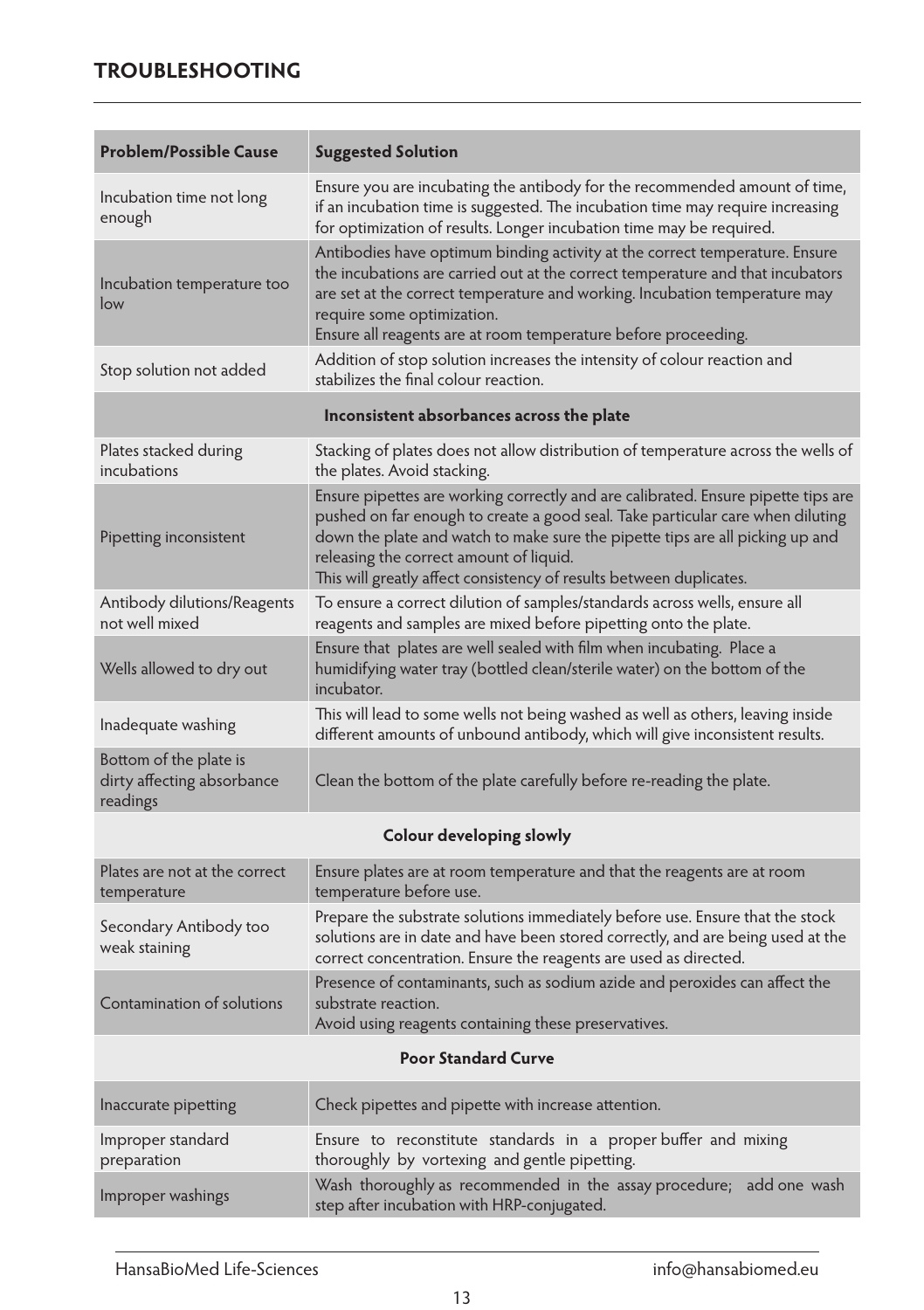# **TROUBLESHOOTING**

 $\overline{a}$ 

| <b>Problem/Cause</b>                                                  | <b>Suggested Solution</b>                                                                                                                                                                                      |  |  |
|-----------------------------------------------------------------------|----------------------------------------------------------------------------------------------------------------------------------------------------------------------------------------------------------------|--|--|
| Low signals                                                           |                                                                                                                                                                                                                |  |  |
| Low signals in standards<br>due to improper storage or<br>preparation | Ensure to store reconstituted standards at -20°C and strictly avoid thaw and<br>freeze cycles. Assure that standards are properly reconstituted and standard<br>dilutions prepared as suggested in data sheet. |  |  |
| Low signals in samples due to<br>low exosome concentration            | Check out sample preparation protocols or contact our customer service at<br>info@hansabiomed.eu.                                                                                                              |  |  |
| Low reproducibility of duplicates                                     |                                                                                                                                                                                                                |  |  |
| Inaccurate pipetting                                                  | Check pipettes and increase attention.                                                                                                                                                                         |  |  |
| Improper standards and<br>samples preparation                         | Ensure to mix thoroughly by vortexing and gentle pipetting before<br>loading onto wells.                                                                                                                       |  |  |

**Technical Support: info@hansabiomed.eu**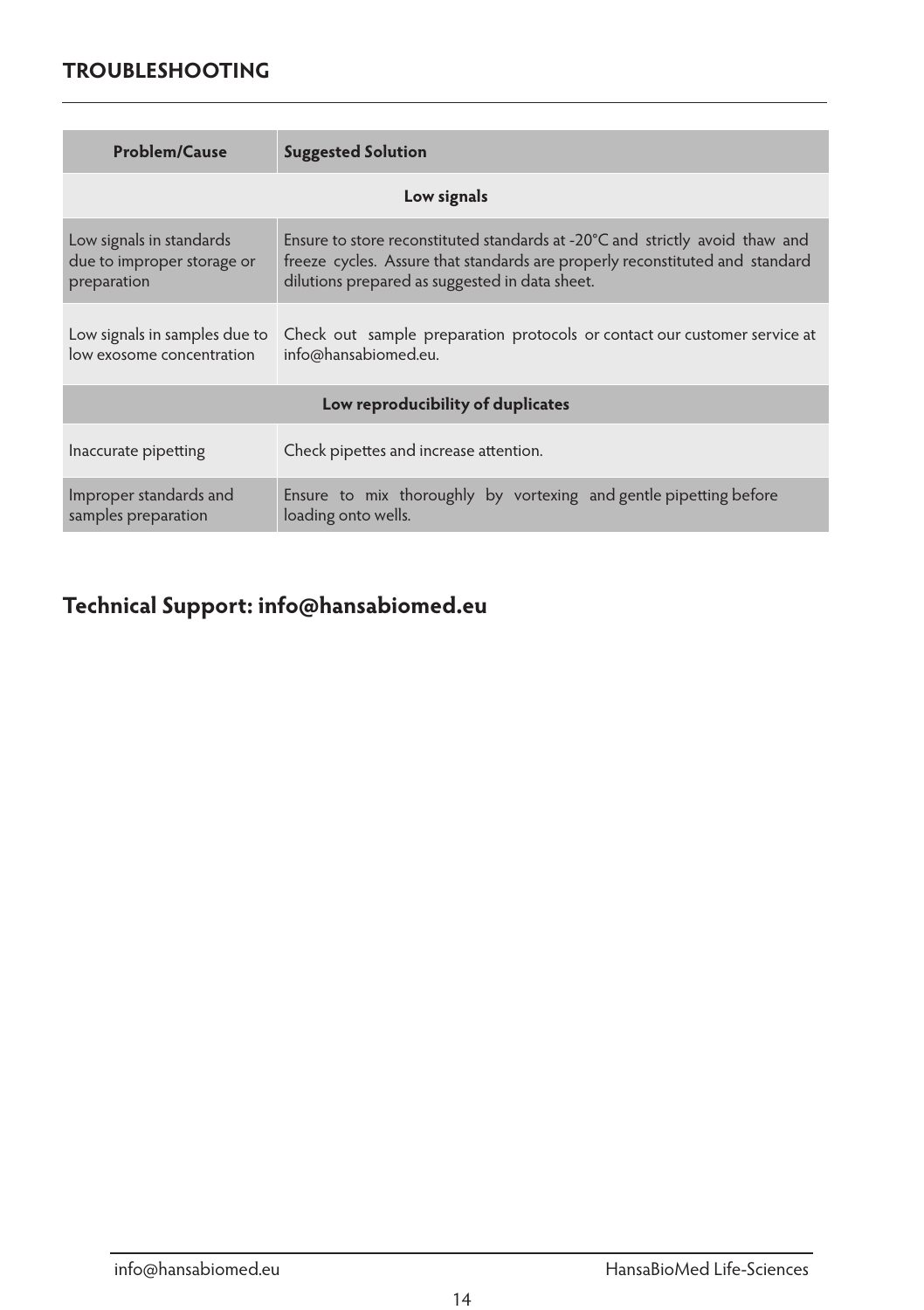# **RELATED PRODUCTS**

#### $\overline{a}$ **Overview**

As the first company entirely dedicated to the field of exosomes, we offer a panel of Kits and Reagents for Exosome Research.

Ordering information on a variety of reagents and apparatus available from HansaBioMed is provided below. For more information, visit our website at www.hansabiomed.eu

| <b>Products</b>                                                                                                                                               | Quantity                | <b>Catalog Number</b>                   |
|---------------------------------------------------------------------------------------------------------------------------------------------------------------|-------------------------|-----------------------------------------|
| Exosome Total RNA Extraction Kit (Immunobeads, 10 or 20<br>Reactions)                                                                                         | Ready to Use Kit        | HBM-RNA-BOF-##/#                        |
| Tumor-derived Exosome Total RNA Extraction Kit<br>(Immunobeads, 10 or 20 Reactions)                                                                           | Ready to Use Kit        | $HBM-RNA-BTF-####$                      |
| Immunoplates for Overall Exosome capture from Biological<br>fluids                                                                                            | 96 wells<br>immunoplate | <b>HBM-POF-##/##</b>                    |
| Immunoplates for Overall Exosome capture from human Serum                                                                                                     | 96 wells<br>immunoplate | $HBM-POS-##/##$                         |
| Immunoplates for Overall Exosome capture from Cell culture<br>supernatant                                                                                     | 96 wells<br>immunoplate | $HBM-POC-#####$                         |
| Immunoplates for Tumor-derived Exosome capture and<br>enrichment from Biological fluids                                                                       | 96 wells<br>immunoplate | $HBM-PTF-#####$                         |
| Immunoplates for Neural-derived Exosome capture and<br>enrichment from Biological fluids                                                                      | 96 wells<br>immunoplate | $HBM-PNF-#####$                         |
| Immunoplates for Glial-derived Exosome capture and<br>enrichment from Biological fluids                                                                       | 96 wells<br>immunoplate | $HBM-PGF-#####$                         |
| Immunoplates for Monocytes- and Platelets-derived Exosome<br>capture and enrichment from Plasma samples                                                       | 96 wells<br>immunoplate | $HBM-PPP-##///##$                       |
| Immunobeads for Overall Exosome capture from Biological<br>fluids - 0.4, 1 or 4 microns immunobeads size - Simple or<br>Covalent coating                      |                         | 10 or 20 reactions HBM-BOLF-##/##-#     |
| Immunobeads for Overall Exosome capture from Cell culture<br>supernatant - 0.4, 1 or 4 microns immunobeads size - Simple or<br>Covalent coating               | 10 or 20 reactions      | $HBM-BOLC-#######$                      |
| Immunobeads for Tumor-derived Exosome capture and<br>enrichment from Biological fluids - 0.4, 1 or 4 microns<br>immunobeads size - Simple or Covalent coating |                         | 10 or 20 reactions HBM-BTLF-##/##-#     |
| <b>Exosome Binding Antibodies</b>                                                                                                                             |                         | Check Ab available on<br>www.exotest.eu |